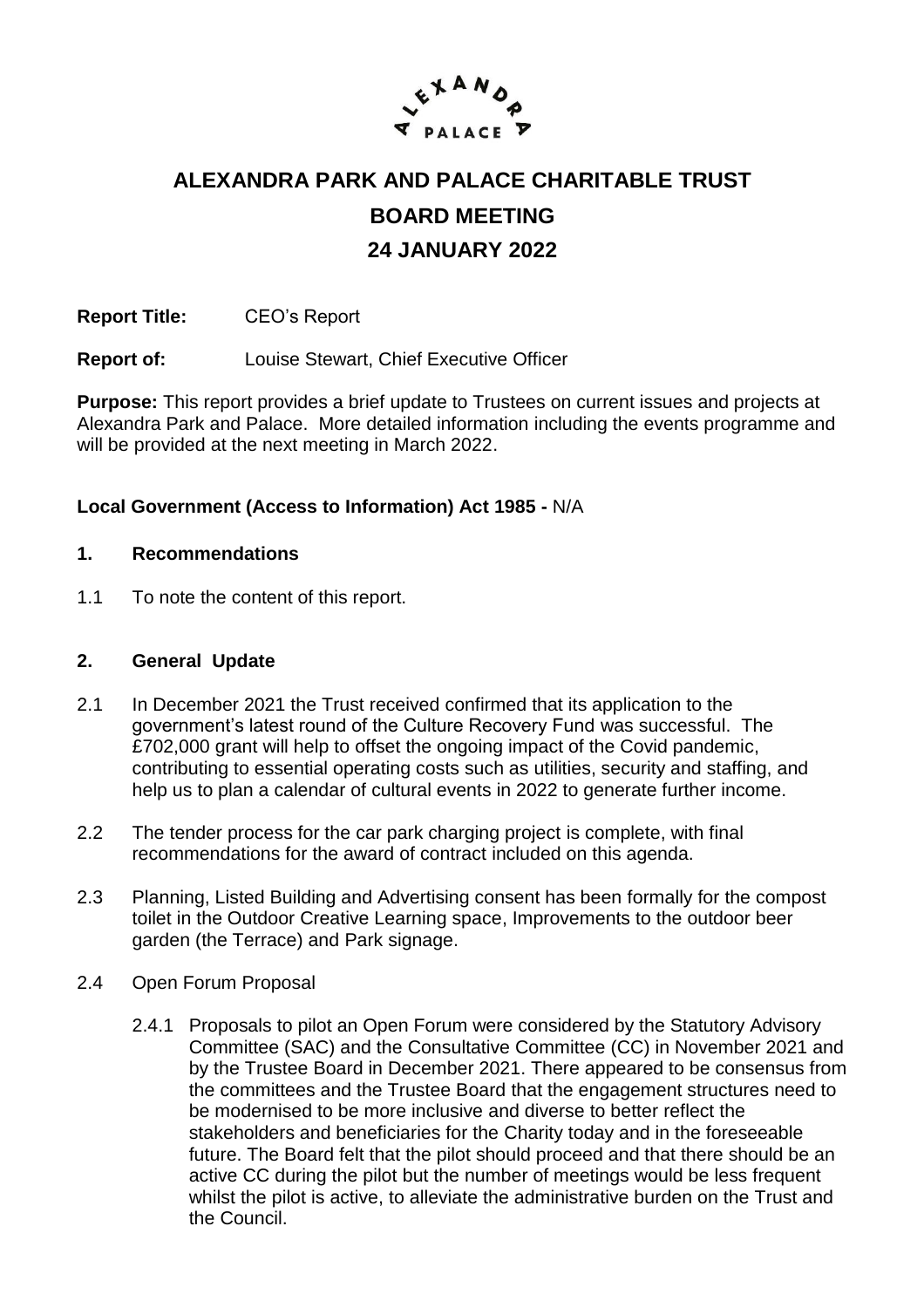- 2.4.2 The next step, now that the Board has had the opportunity to discuss the proposal, will be to have further discussions with the SAC and CC about the aims of such a forum and the success criteria before putting a final plan in place to start the 2 open forums a year.
- 2.4.3 If there is no clear way forward the Trustee Board is recommended to record the attempt to improve engagement against our governance improvement register and ask for the SAC and CC to come forward with alternative proposals to improve engagement with the Charity, its beneficiaries and stakeholders including improving the diversity and effectiveness of the committees.

# **3. Park Update**

- 3.1 The Community Payback scheme is going well. The group are being hosted by the Alexandra Park Club and working on vegetation management around the perimeter of the cricket ground. The partnership will continue.
- 3.2 Grow Back Greener application was unsuccessful. Currently applying to the Mayor of London's Rewild London fund. This is a bid for funding to undertake a feasibility study for a SuDS and wetland creation scheme to improve habitats and connectivity with the Wood Green Reservoir, whilst solving some of the issues of boggy ground and blocked drains to improve the visitor experience. The Trust is working with the Friends of the Park , Thames Water and colleagues at Haringey Council.

# **4. Repairs, maintenance and improvements** since last reported:

- November periodic inspections of external elevations (bi-monthly)
- Roof leak repairs to West Corridor, Box Office, North West Hall, Ice Rink and BBC Wing
- Railing repairs to BBC Tower entrance steps
- Plaster consolidation to ornate plaster base to Theatre proscenium arch
- Installation of replacement roller shutter to West Hall Loading Bay exterior (following impact damage beyond economic repair)
- Replacement of ceiling the Roman Bar Servery/Bar area (following waste water flooding under insurance claim)
- Renewal of lighting to Roman Bar Servery/Bar area by in house engineers, as part of the above
- Remedial works completed to Theatre roof gutters (roofing within defects period)
- Retention monies released upon satisfactory making good of defects on the East Wing Restoration Project
- Renew broken panes in polycarbonate screens to Great Hall external lobby South West store doors and redecoration
- Refuge alarm remedial works
- Servicing the CCTV, fire extinguishers, Kitchen guard & Ansul system, fire alarm nodes, automatic doors and roof/smoke vents
- Inspections and testing of the Lightning protection systems (annual), Lifts and West Yard Goods Lift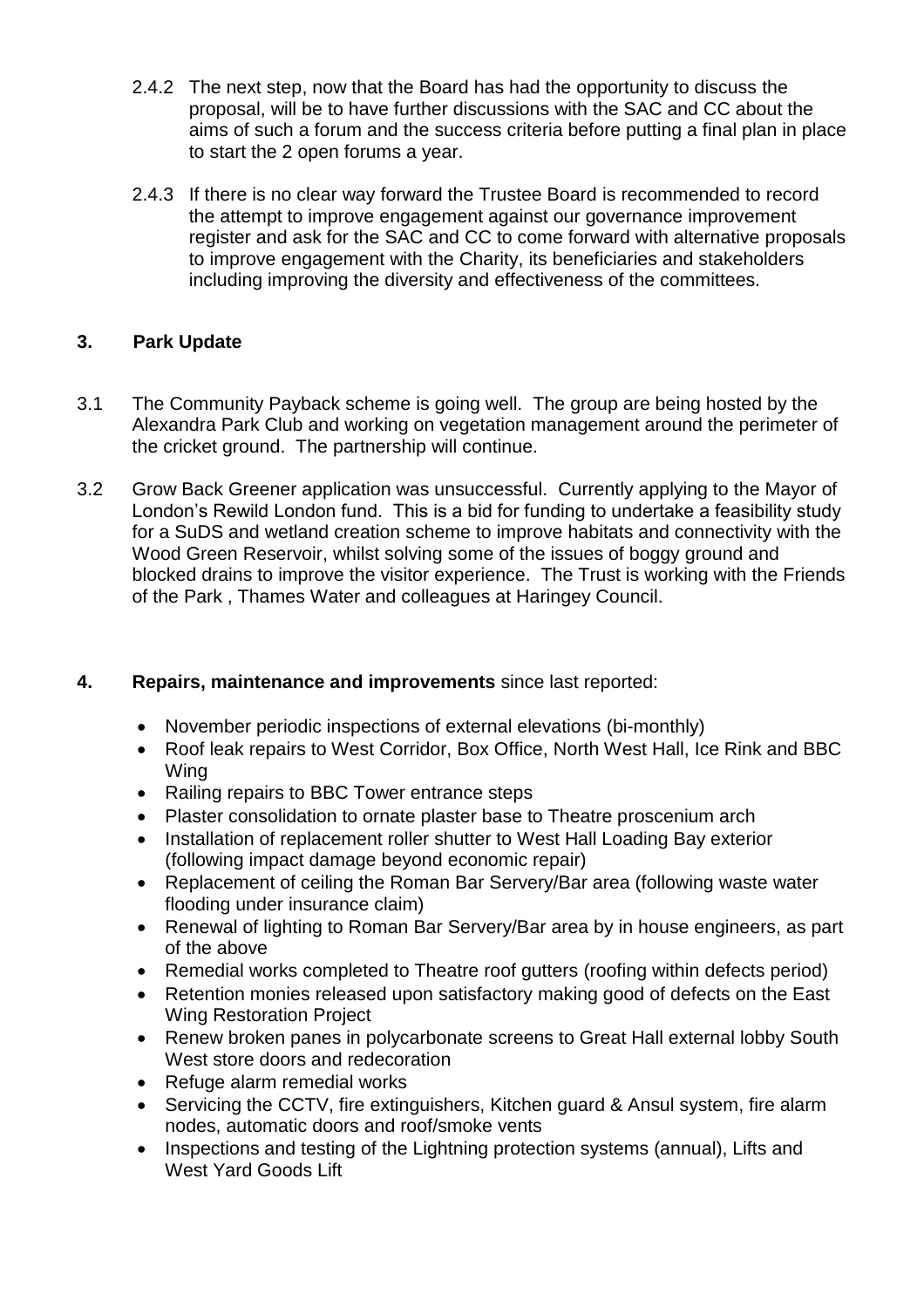# **5. Creative Learning**

- 5.1 In December we announced the Shortlist for Biblio-Buzz 2022: Alexandra Palace Children's Book Award. This annual initiative that encourages children aged 9-12 to get reading, participate in workshops and events, vote for their favourite book, and then see the winner crowned at a special ceremony in the Theatre.
- 5.2 Artist Melissa Scott-Miller who leads a drawing class called Nocturnal interiors, came to the Palace with some of her students in November to draw the Palace, which was lit up and thronged with Theatre goers and ice skaters. Melissa originally came with other artists to sketch the Theatre in 2018, and the painting 'Restoration' by David Sawyer RBA, which hangs in the Theatre foyer, was inspired by this visit. The painting is on long-term loan from a member of the Friends of Alexandra Palace Theatre.
- 5.3 On 6<sup>th</sup> and 7<sup>th</sup> December approximately 200 local children performed Christmas carols in the East Court from the following schools and local choir groups:
	- Campsbourne School
	- The Willow
	- Rhodes Avenue
	- Trinity Primary Academy
	- Coleridge
	- Rokesley Juniors
	- Haringey Junior and Senior Vox
- 5.4 During the run of A Christmas Carol in the theatre we had planned to run preperformance workshops "Your Christmas Carol" for children over the age of 11 aimed to explore ways to create characters inspired by classic tales, however, these were cancelled due to the pandemic.
- 5.5 The Big Schools SEND Big Moments 2021 project came to a close in December. This was a dance project which SEN schools took part in, they learnt various dance routines through videos created and posted on YouTube, they also took part in creative workshops through YouTube which we commissioned various artists to teach them about costume, make up, how to film and stage their dance. They then filmed and sent in to ParaDance UK who asked professional dancers to judge for the best dances. There was an online ceremony on Thursday 16th December.
- 5.6 To promote the benefits of outdoor activities a gardening club for students from a nonmaintained special school and sixth form has been established. This is for children aged between 4 – 19 who are diagnosed with autism. The eager students are in their third week of the club, and they are learning basic gardening skills, warmed by the occasional mug of hot chocolate! The workshops are led by Forest and Family who run our successful forest school programme.
- 5.7 Regular activities have resumed including:

| Every Tuesday              | <b>Five Bells Computer Club</b>                                                      |
|----------------------------|--------------------------------------------------------------------------------------|
| <b>Every other Tuesday</b> | Community Group rehearsals, Ukulele Group.                                           |
| Every Wednesday            | Jazz Ensemble, Nursery Group Forest School                                           |
| Every Thursday             | Haringey Young Carers, Singing for the Brain, Riverside                              |
|                            | School forest school                                                                 |
| Every Saturday             | Coaching sessions in Creativity Pavilion                                             |
| <b>Sundays in November</b> | Rangers Skill Sharing (Park & Transmitter Hall)                                      |
|                            | Two Monthly young carers creative activity and social events (ice skating and games) |
|                            |                                                                                      |